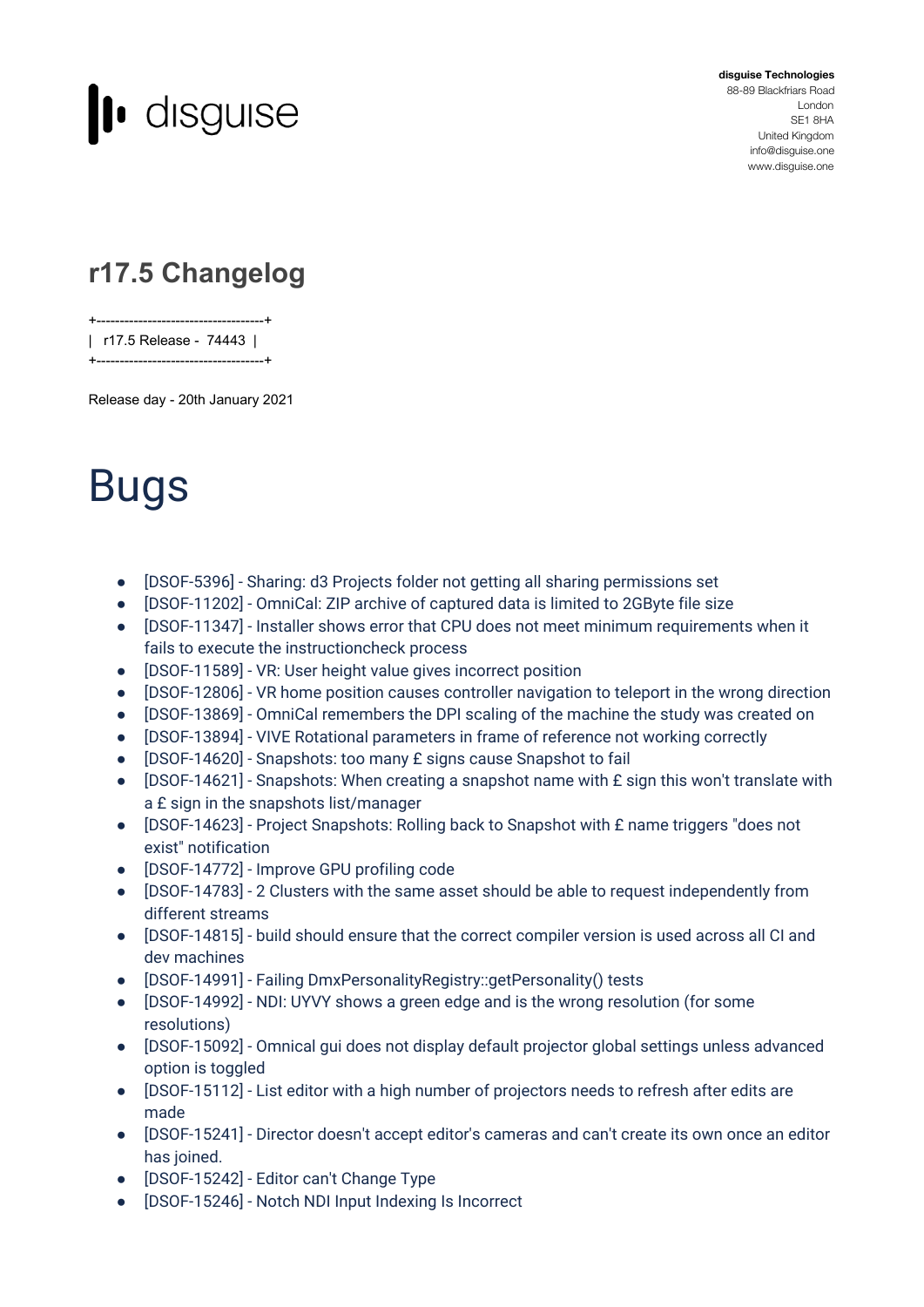## l disguise

- [DSOF-15258] Access Violation when creating a new feed rect after deleting the first rect but not the widget
- [DSOF-15263] MR set needs to be mapped to active feed for renderstream module to render content on dedicated director
- [DSOF-15313] Fit to contents fills entire track length when speed is 0 or below
- [DSOF-15378] RenderStream: streams are not being generated automatically
- [DSOF-15381] Deferred Jump arrow key behavior at section breaks is incorrect
- [DSOF-15416] RenderStream: scenes from levels does not work
- [DSOF-15429] SDI VFC not outputting for 1080i 59.94
- [DSOF-15430] New Resources in ResourceTransport are never cleared
- [DSOF-15436] No progress information when creating diagnostic zips
- [DSOF-15438] In a multi transport setup, crossfading to a section with a mixing blend mode (difference, hard light etc) causes the first few frames of content not mapped to all surfaces to show across all surfaces where the lower layer is mapped
- [DSOF-15444] Imported Group Layer on editor does not have extents transferred to director properly.
- [DSOF-15455] OmniCal: Python exception when first assigning a MobileCamera to a Camera Plan
- [DSOF-15487] OmniCal: VimbaCamServer process sometimes gets started twice
- [DSOF-15541] Notch layer and Notch\_host both crash when loading in a specific block
- [DSOF-15546] Prevent Windows/Nvidia/AMD from recalling previous display configurations
- [DSOF-15547] Throttle FFS (CTRL+ALT+SHIFT+F12)
- [DSOF-15556] OmniCal: OSC code does not check if socket failed to be created
- [DSOF-15590] RenderStream: watermark is not present when performing Clustered Rendering
- [DSOF-15603] VR indicates a notification when the Stage widget is open
- [DSOF-15607] Private state is shared over RT every frame
- [DSOF-15622] Web layer causes d3 to crash
- [DSOF-15636] invalid map<K, T>key error when Indirection Controller created on Editor
- [DSOF-15641] Snapshots can't be renamed or archived
- [DSOF-15643] Grouping layers on an editor causes unexpected behaviour of grouped layers on director
- [DSOF-15659] Unable to select multiple reference points from the reference points manager
- [DSOF-15663] d3net manager expands past the edge of the screen.
- [DSOF-15664] New console logic can cause consoles used without contexts to crash d3 to desktop
- [DSOF-15692] GX Machines reporting valid RS Send License when it doesn't have one
- [DSOF-15712] RenderStream: !targets.empty() error when d3 is restarted when using camera based mappings
- [DSOF-15713] RenderStream: Access Violation when d3 is restarted after active stream using sublevels is closed